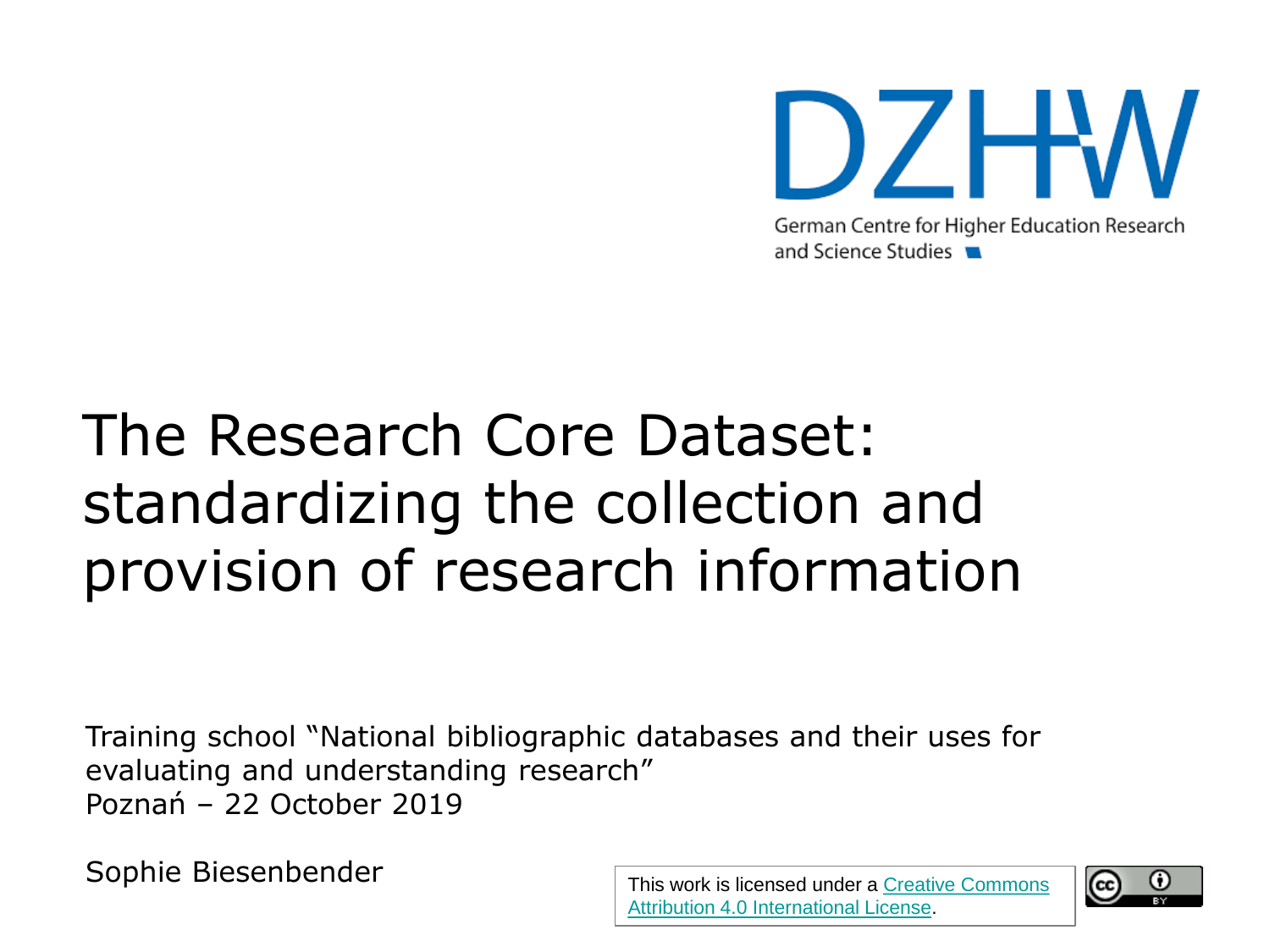## 1.1 Background

- Research information: numerical information on research activities and outputs (of individual researchers, departments, institutions etc.)
	- $\triangleright$  research information ≠ research data
- **Research information (RI)** used for institutional reporting (to ministries, funding organisations, official statistics etc.), planning and evaluation processes (e.g. internal controlling), outreach and communication

#### • **RI standards** needed

- $\triangleright$  for research institutions to reduce efforts with the collection and processing of RI
- $\triangleright$  to ensure data quality and comparability across research institutions and to enable evidence-based policy making

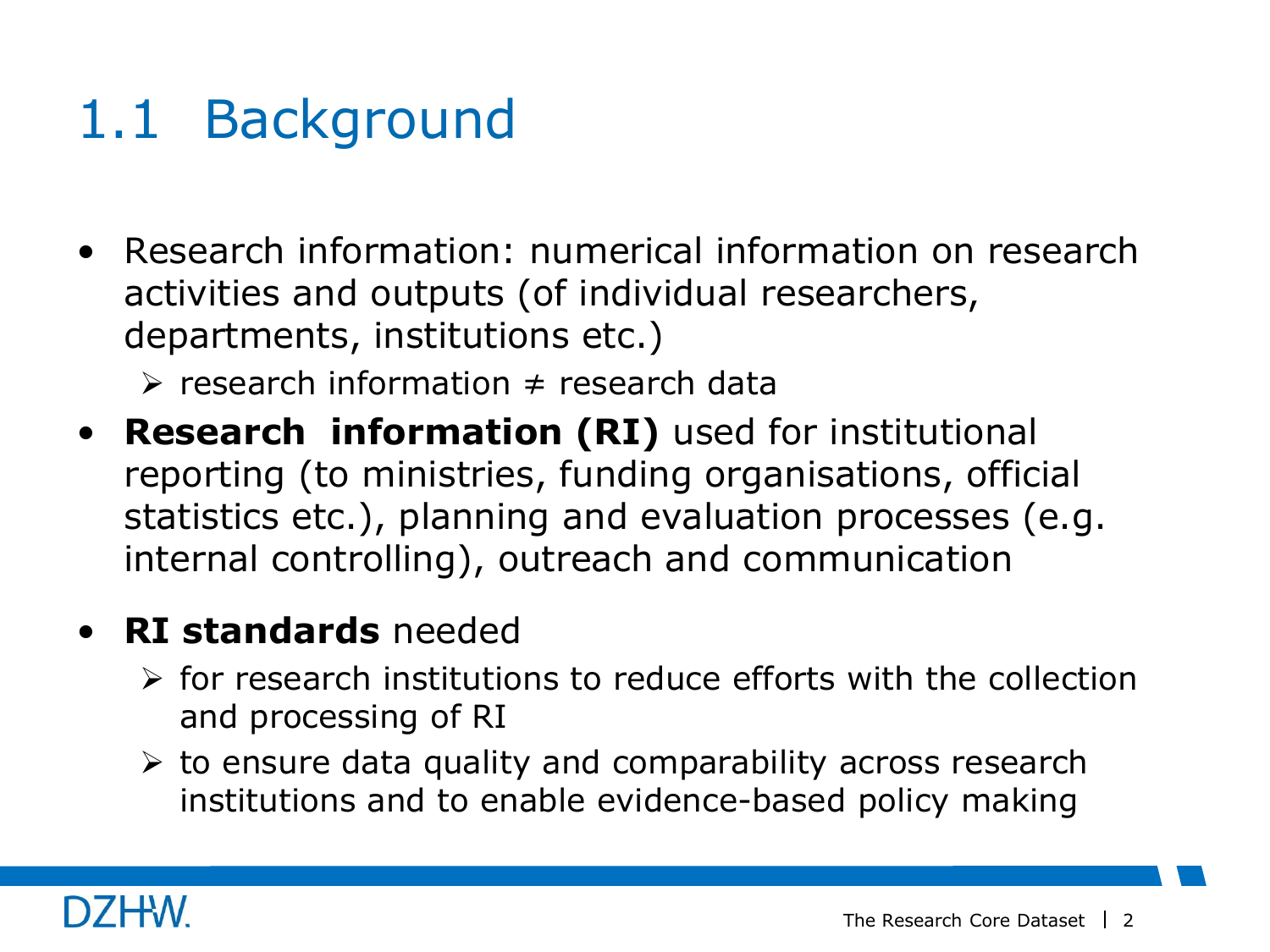## 1.2 The German science system

- Collection and processing of research information particularly fragmented in the German science system
	- distributed legislative and regulatory authority for the governance of research institutions (Federal and State Governments)
- New public management (NPM) since the 1980s
	- growing autonomy of institutions
	- growth of third-party and performance-based funding
	- increasing relevance of rankings and need for transparency

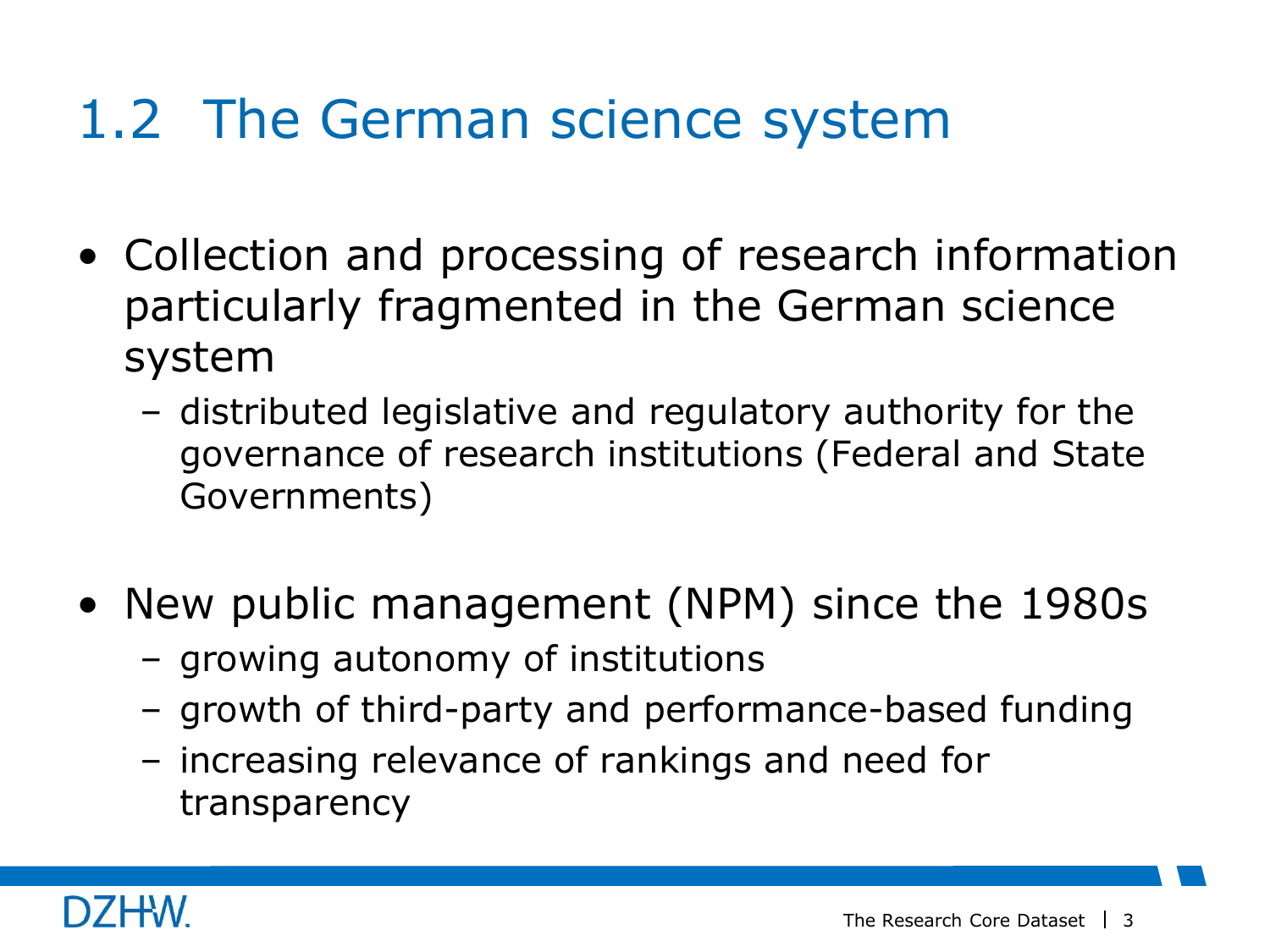# 1.2 The German science system (ctd.)

- Increasing need for reporting of research information (in Germany)
	- external: rankings, ratings, (output-oriented) reporting to ministries and funding organizations, Statistical Offices, Council of Science and Humanities, implementation of performance-based funding systems
	- internal: development of internal governance processes, evaluation, controlling, management, communication

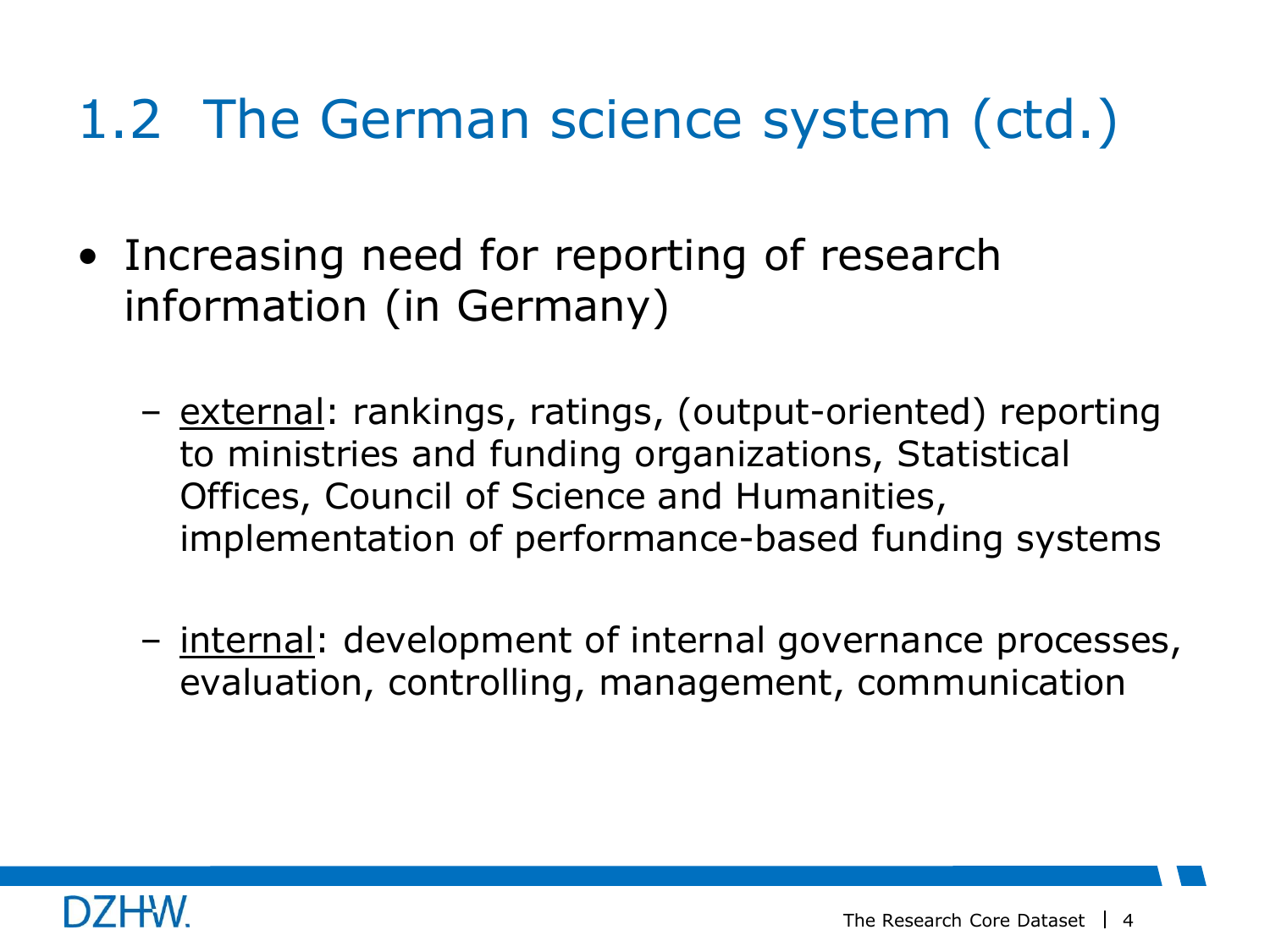## 2.1 RCD development process

- Recommendations of the German Council of Science and Humanities (2013)
- Specification project for standards development
	- Project period: 2013-2015
	- Coordinator: iFQ (predecessor of DZHW Berlin)
	- Structure: four expert groups, partners: pilot institutions, non-university research institutions, scientific societies
	- Development process:
		- Development of first draft of RCD specification by expert groups in coordination with partners (*alpha release*)

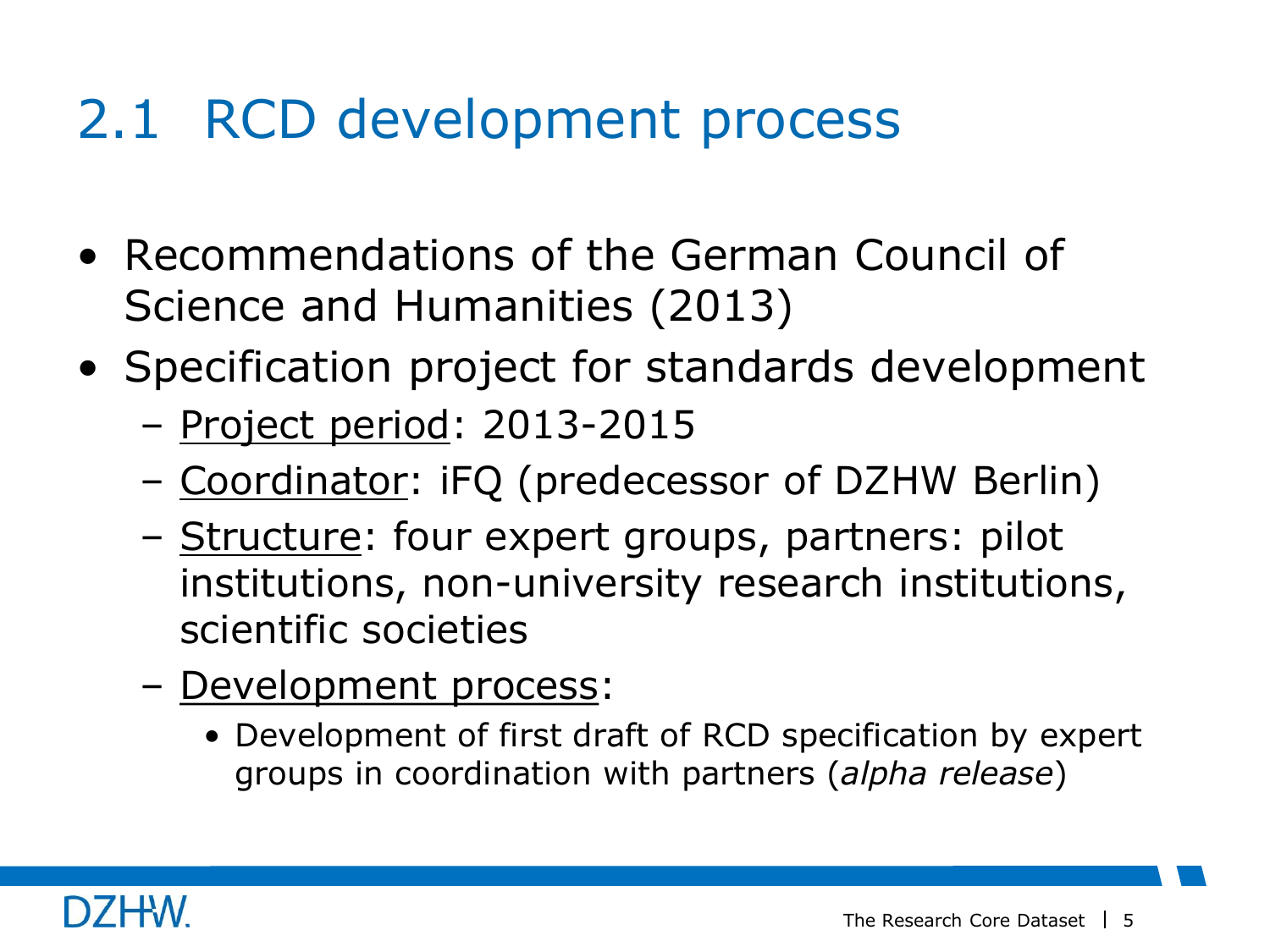# 2.1 RCD development process (ctd.)

- Evaluation and modification of draft specification by advisory board (working group of the Science Council) (*beta release*)
- Publication of beta release and open invitation to comment
- Revision of specification according to the comments (*first release 1.0*)
- Recommendations of the German Council of Science and Humanities (2016)
	- implementation of RCD specification (by research institutions and report-requesting organisations)
	- establishment of a helpdesk to facilitate implementation process

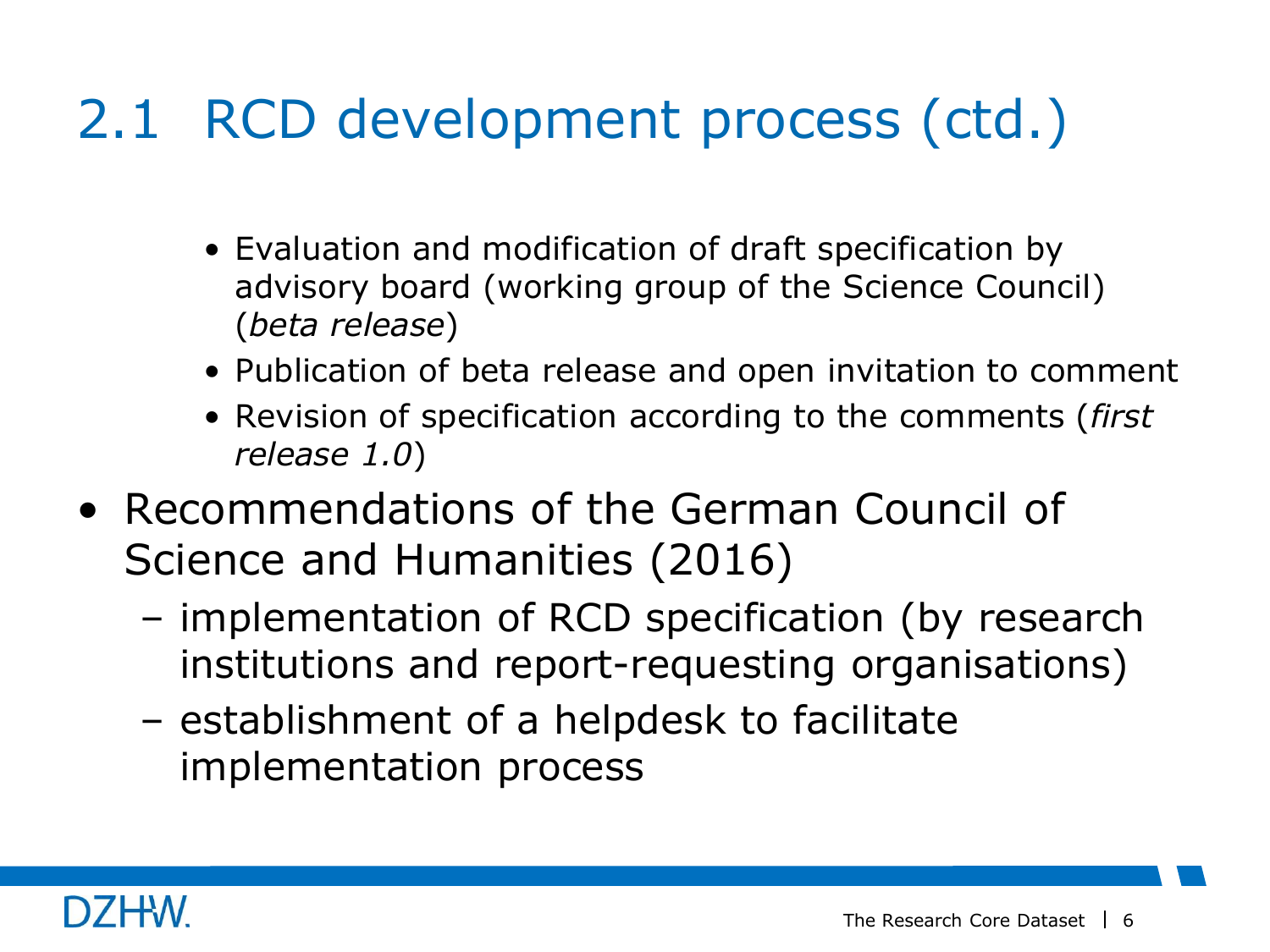### 2.2 RCD structure and contents

- Principles of the RCD
	- not a (central) dataset in the strict sense (but a standard specification for the decentralized reporting and processing of RI)
	- does not create new reporting obligations for research institutions but intended to be used for existing ones
	- development of a "flexible" specification that can be customized for different reporting purposes
	- different layers: core-shell structure (1. layer: mandatory information, 2. layer: optional information, 3. layer: areas for further development)

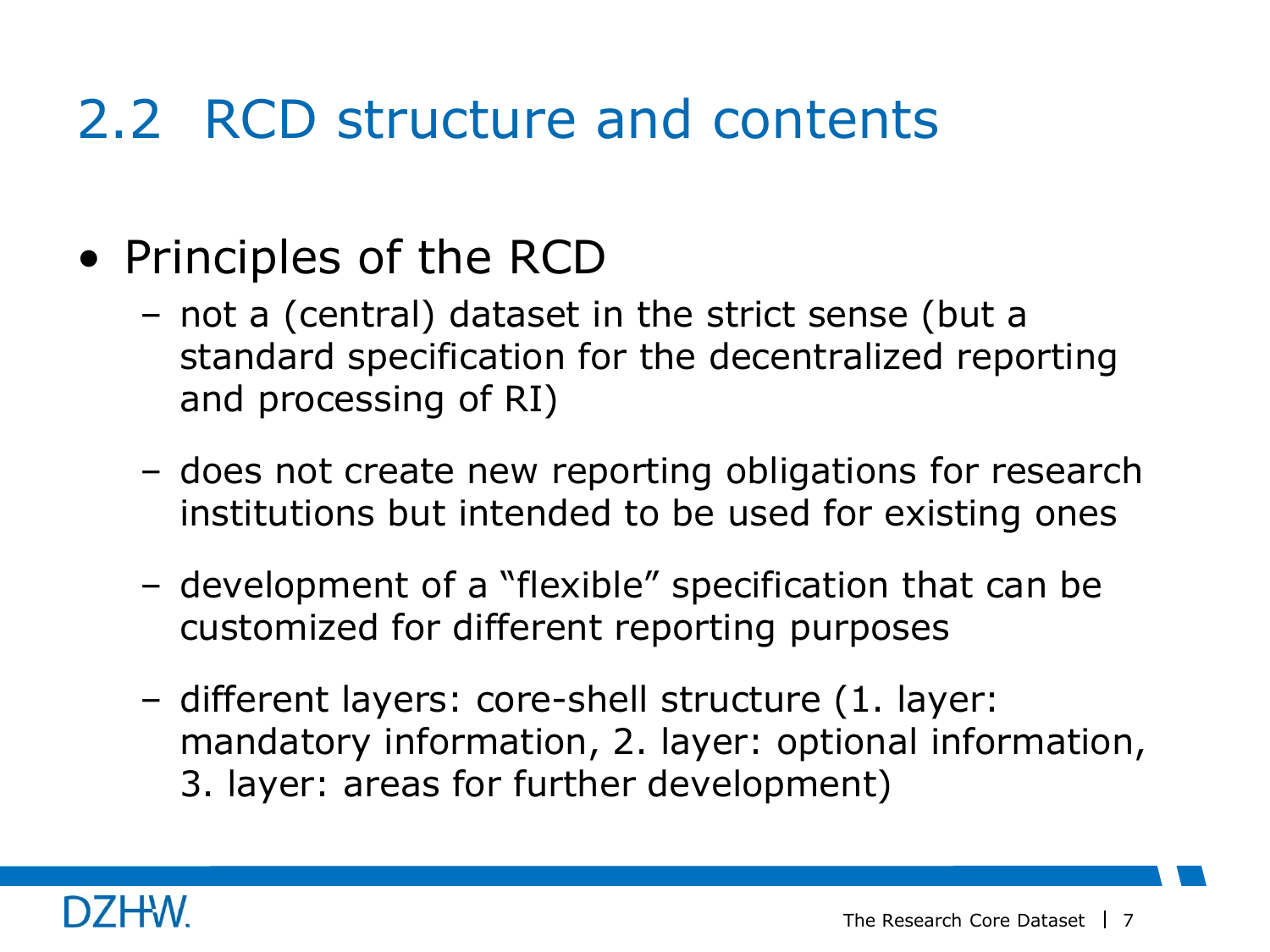- RCD specification contains standard definitions for RI in six areas
	- Employed staff
	- Young researchers (including structured doctoral programs)
	- Third-party funding and budget
	- Patents and spin-offs
	- Publications
	- Research infrastructures
- Aggregate vs. basic data
- Different parameters and aggregation levels (flexible use)

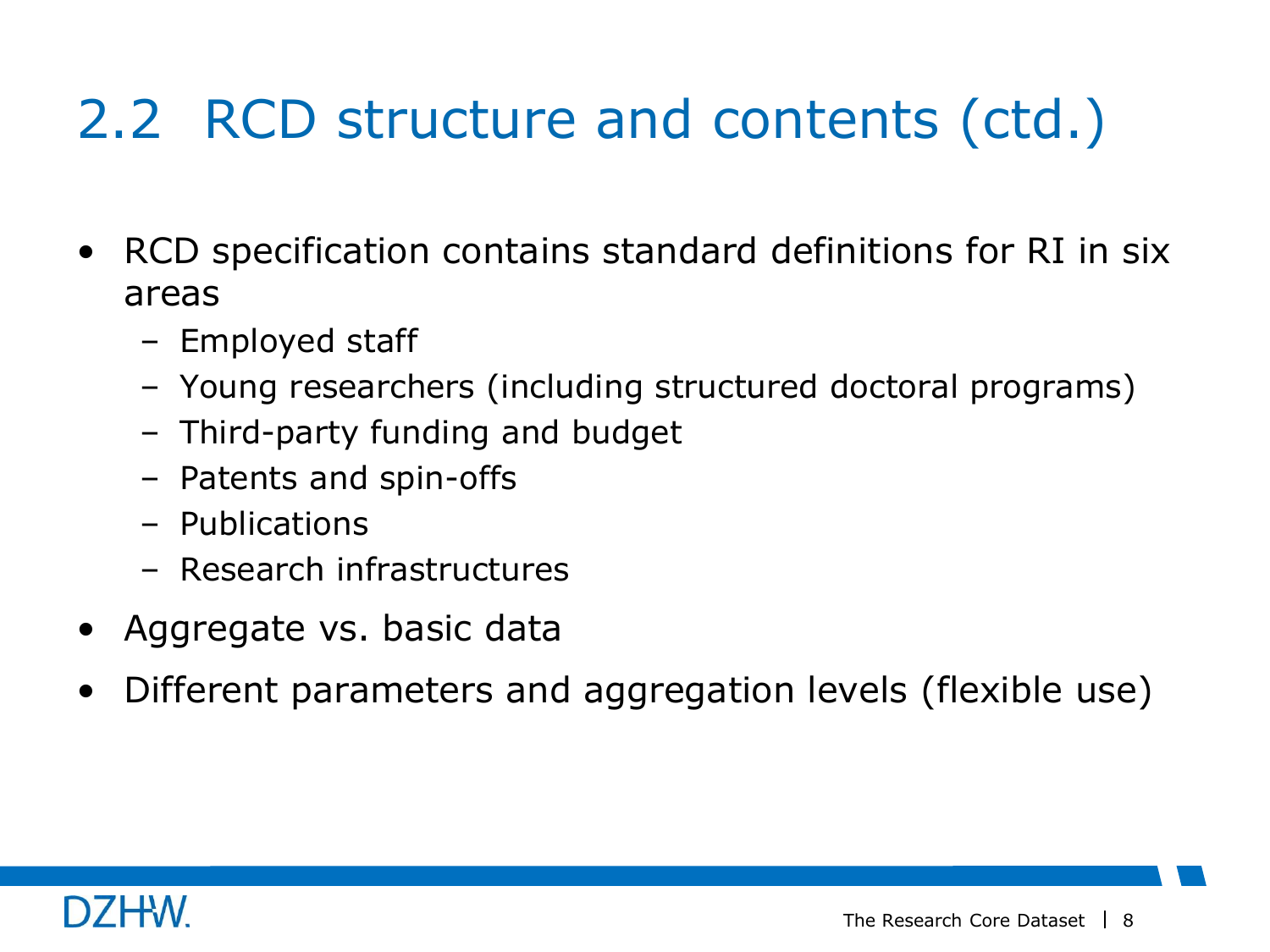• Employed staff & Young researchers

### – **Full-time equivalents & Number of staff**

- Parameters: gender, staff category, form of financing, highest academic degree, type of contract (permanent vs. fixed-term), citizenship, age group, type of job (full-time, part-time)
- Aggregation levels: organisational unit, discipline, research field

#### – **Number of doctoral students**

- Parameters: gender, citizenship, start of dissertation (year), supervisor, structured doctoral programme, cooperation with other research institutions, country of graduation (PhD qualification)
- Aggregation levels: organisational unit, discipline, research field

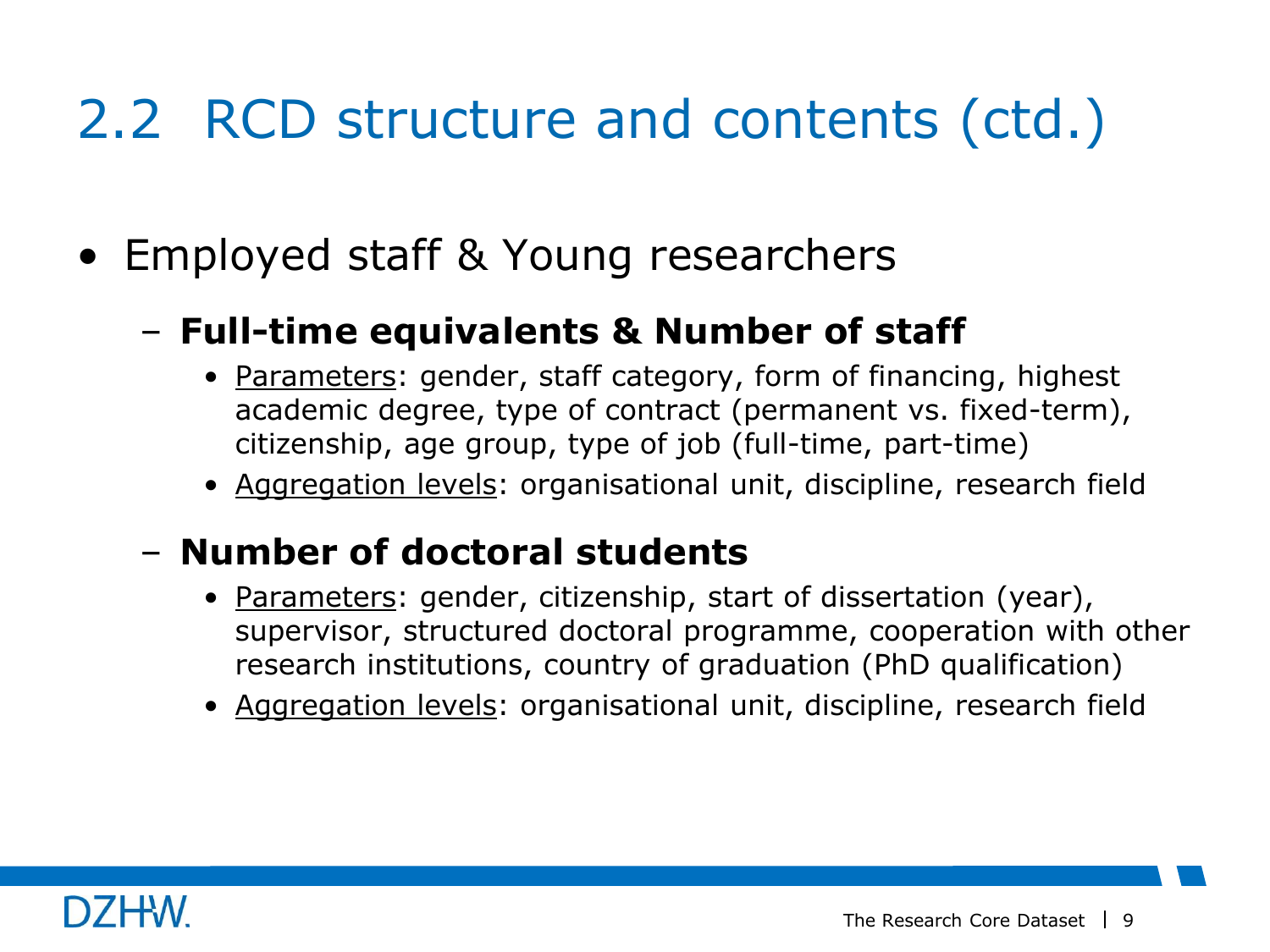• Publications

### – **Lists of publications**

- Parameters: publication type, document type, author, title, publisher, source, identifier, format, language, access rights, peer-reviewed, thesis, resource, funding, grant number
- Aggregation levels: organisational unit, discipline, research field

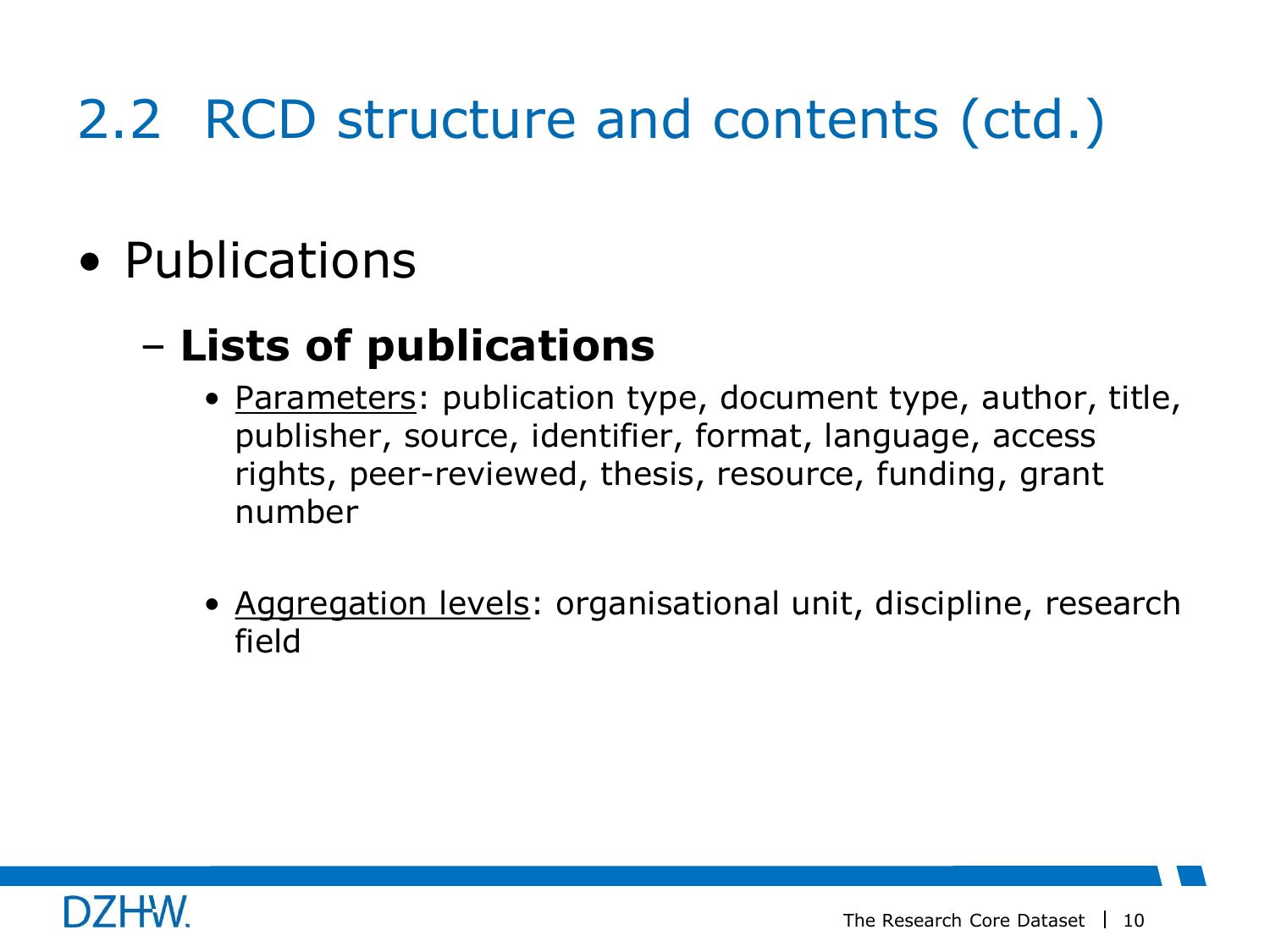• Publications

### – **Lists of publications**

- Parameters: publication type, document type, author, title, publisher, source, identifier, format, language, access rights, peer-reviewed, thesis, resource, funding organization, grant number
- Aggregation levels: organisational unit, discipline, research field

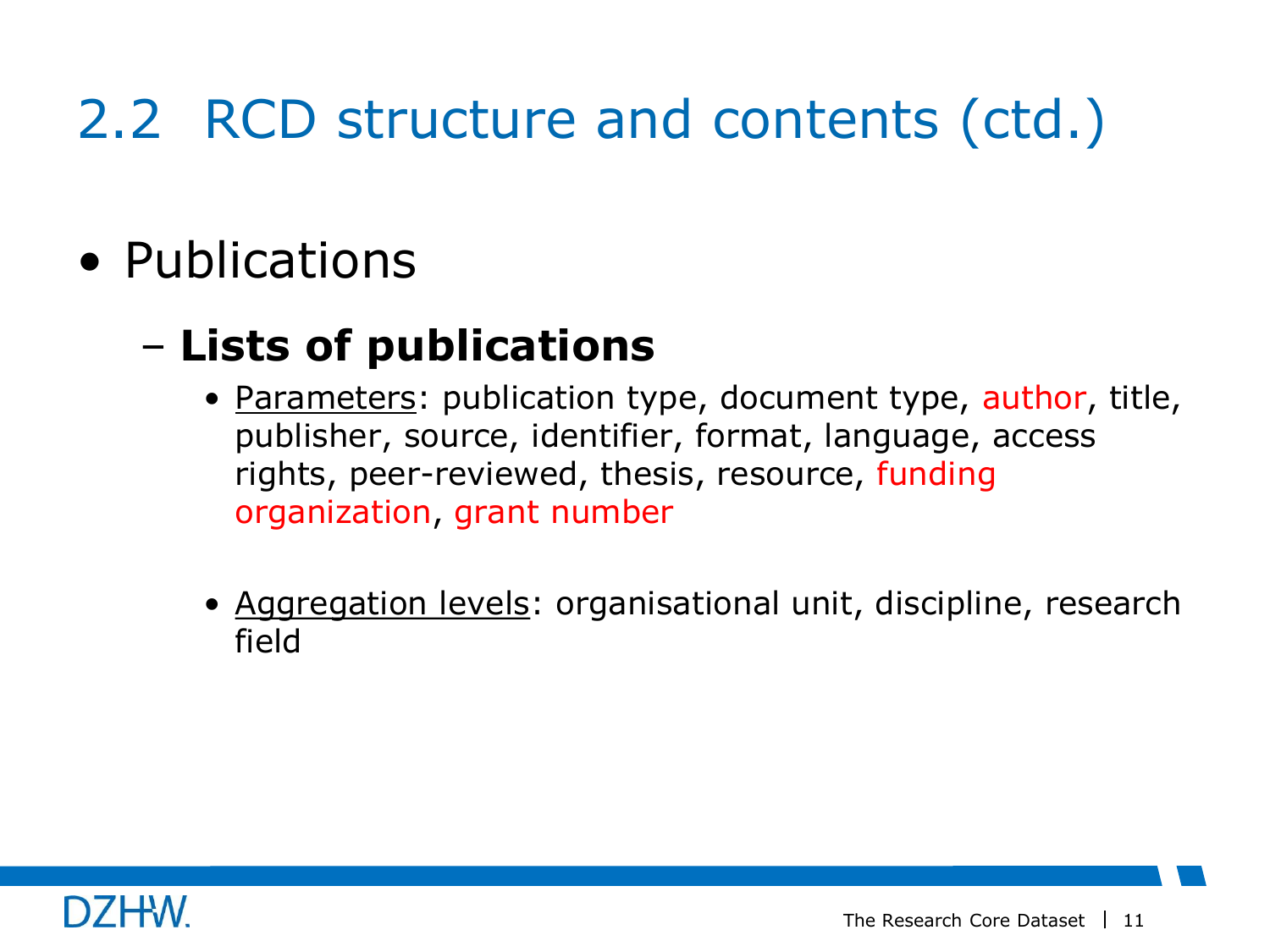- Definition of "publication"
	- A scientific publication is a recorded and published product resulting from the research of one or more persons. A publication must correspond to an independent intellectual achievement; purely formal compilations should not be regarded as scientific publications. Scientific publications are directed mostly to research colleagues, but formats in which scientific results are communicated to a wider public, should also be considered. Publications should be permanently available. Citable and published research data are also considered as publications.

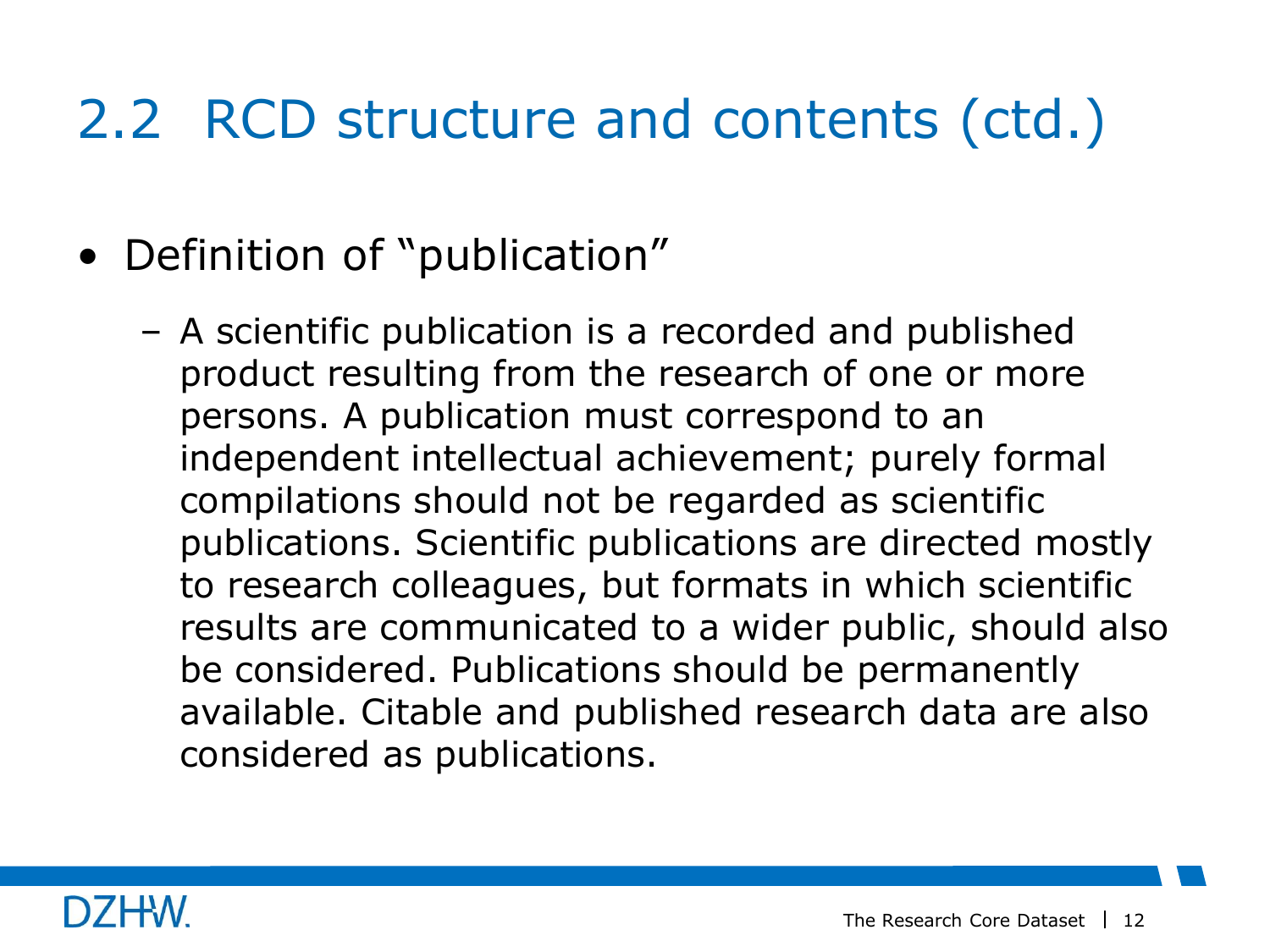- Development of publication types
	- Overview of existing publication formats in German repositories
	- Selection of relevant formats by the expert group
	- Consultation of 259 scientific associations (covering all disciplines) and 4 four pilot institutions
	- Subsequent revision of the classification of publication types
	- Selection process includes discussion of metadata standards WoS, RDA, CRIStin and CERIF
	- Result: modified Dublin Core

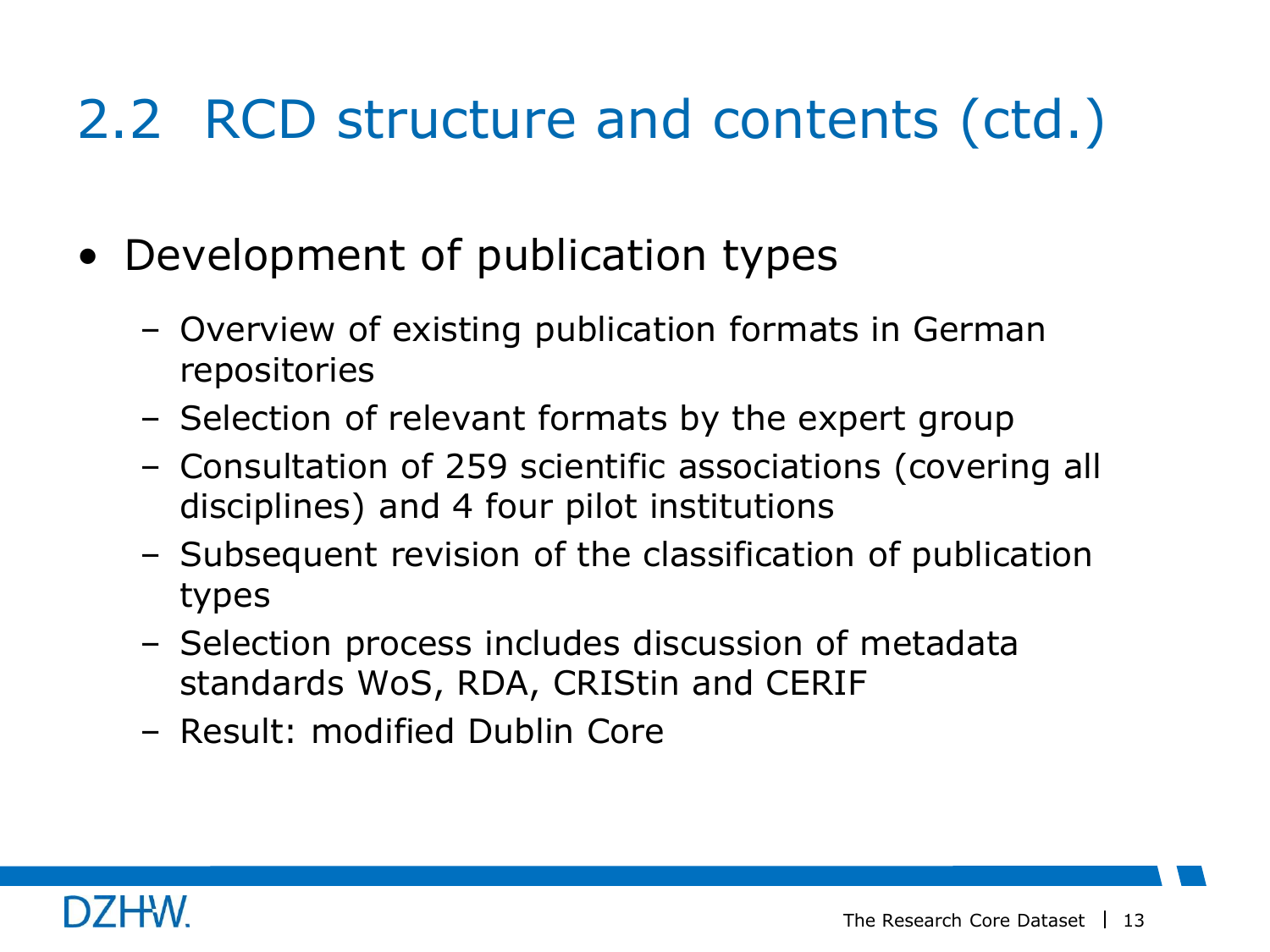- Publication types
	- Book
		- Monograph
		- Edited book
		- Bibliography
		- Scholarly edition of primary sources
	- Article
		- Journal article
		- ePaper
		- Chapter in edited book
	- Software
	- Special issue
	- Research data
- Conference poster
- Contribution/interview related to scientific activities published in mass media
- Slides of presentations
- Working paper
- *New publication type*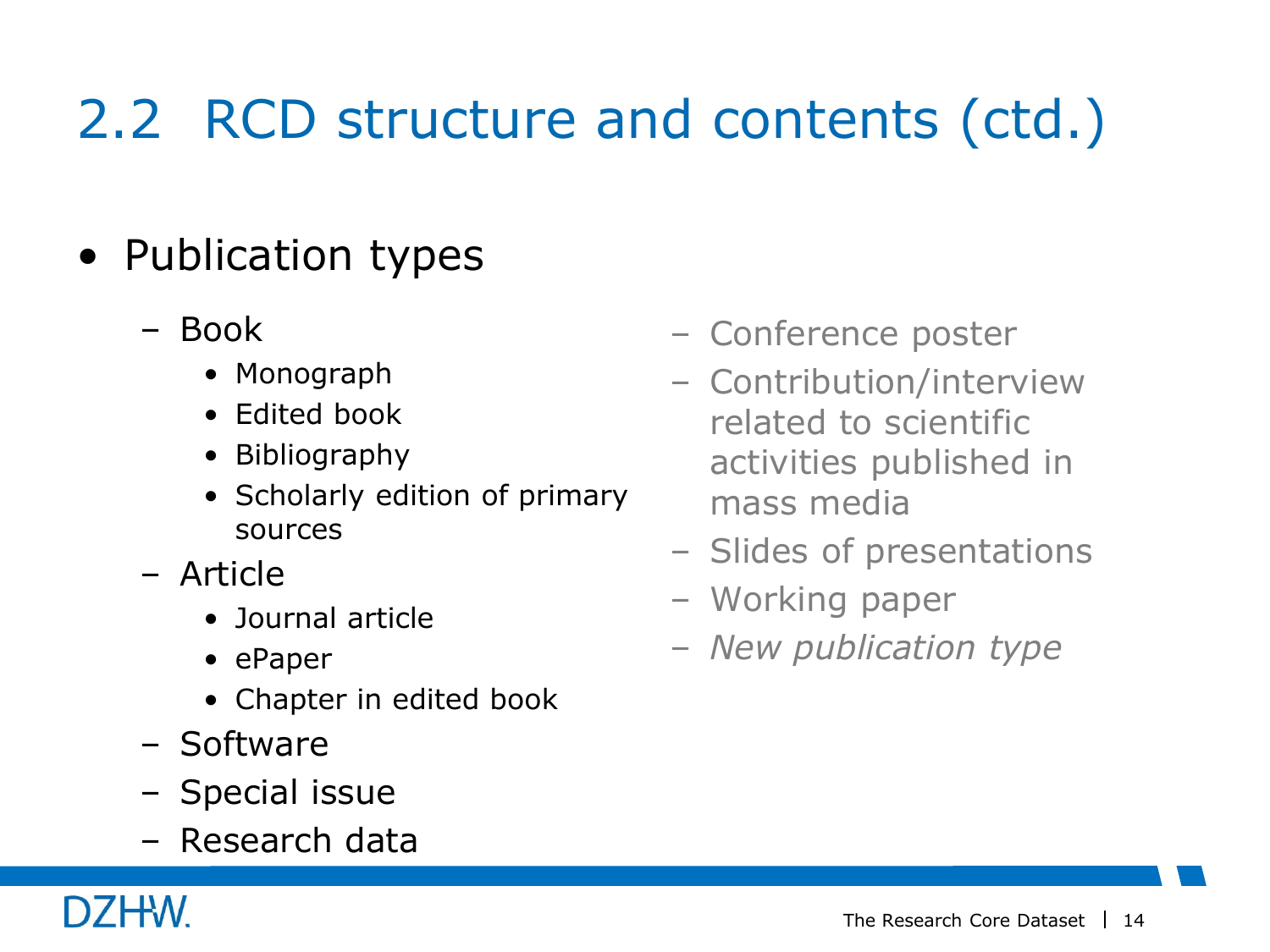- Document types to further differentiate "Articles" (publication type)
	- Editorial
	- Scientific article
	- Overview article (literature overview article)
	- Bibliography
	- Review
	- Scholarly edition of primary sources
	- Letter to the editor
	- Meeting abstract

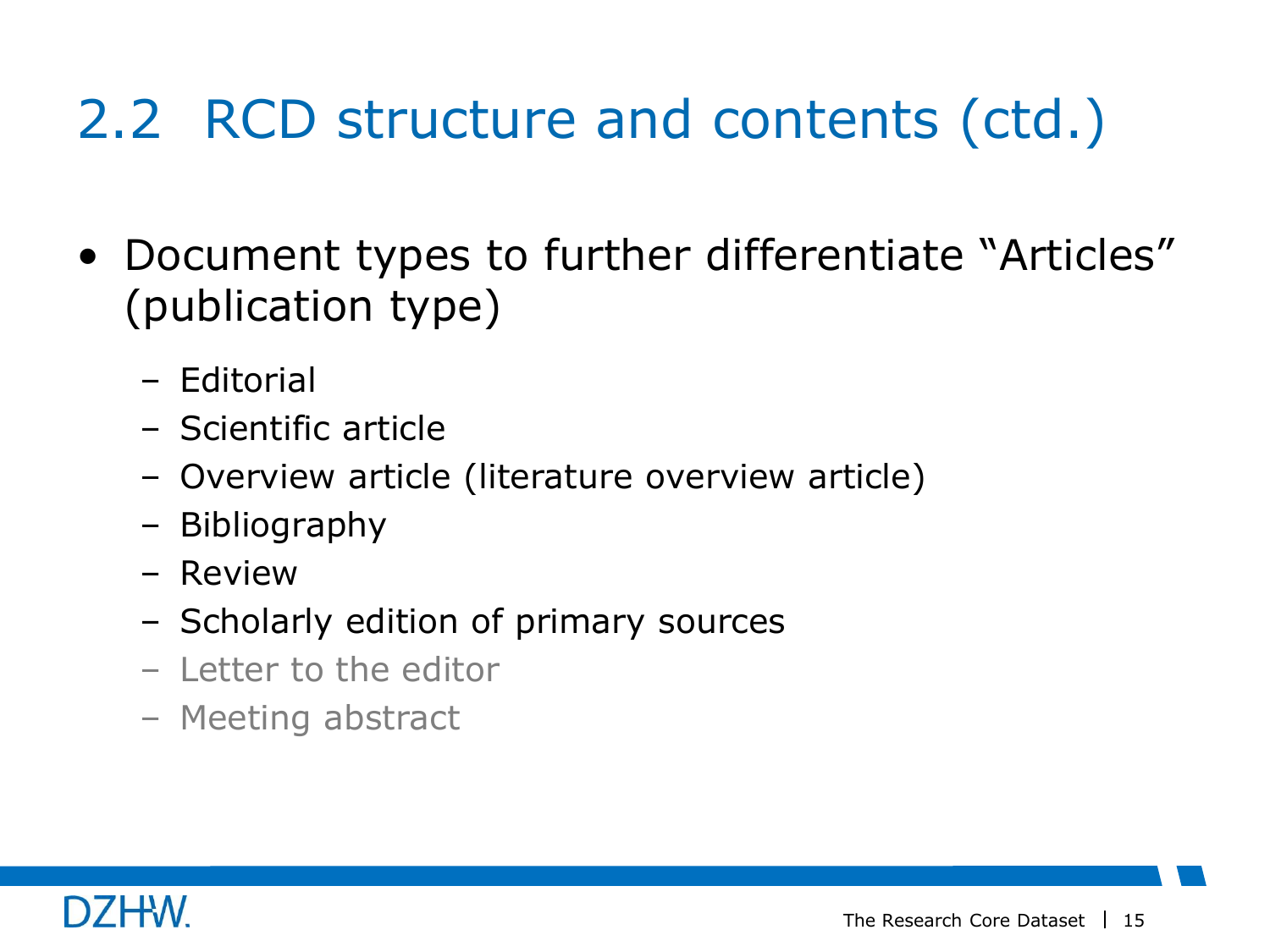- RCD principles:
	- Decentral systems/repositories vs. central database
	- Harmonization of institutional systems/repositories vs. creation of a national/central research information system
		- $\rightarrow$  Data ownership remains with research institutions
		- $\rightarrow$  Compatible with heterogeneous legal systems (federated system)
	- Challenge: Quality control, establishment of harmonized procedures (comparability of the data)

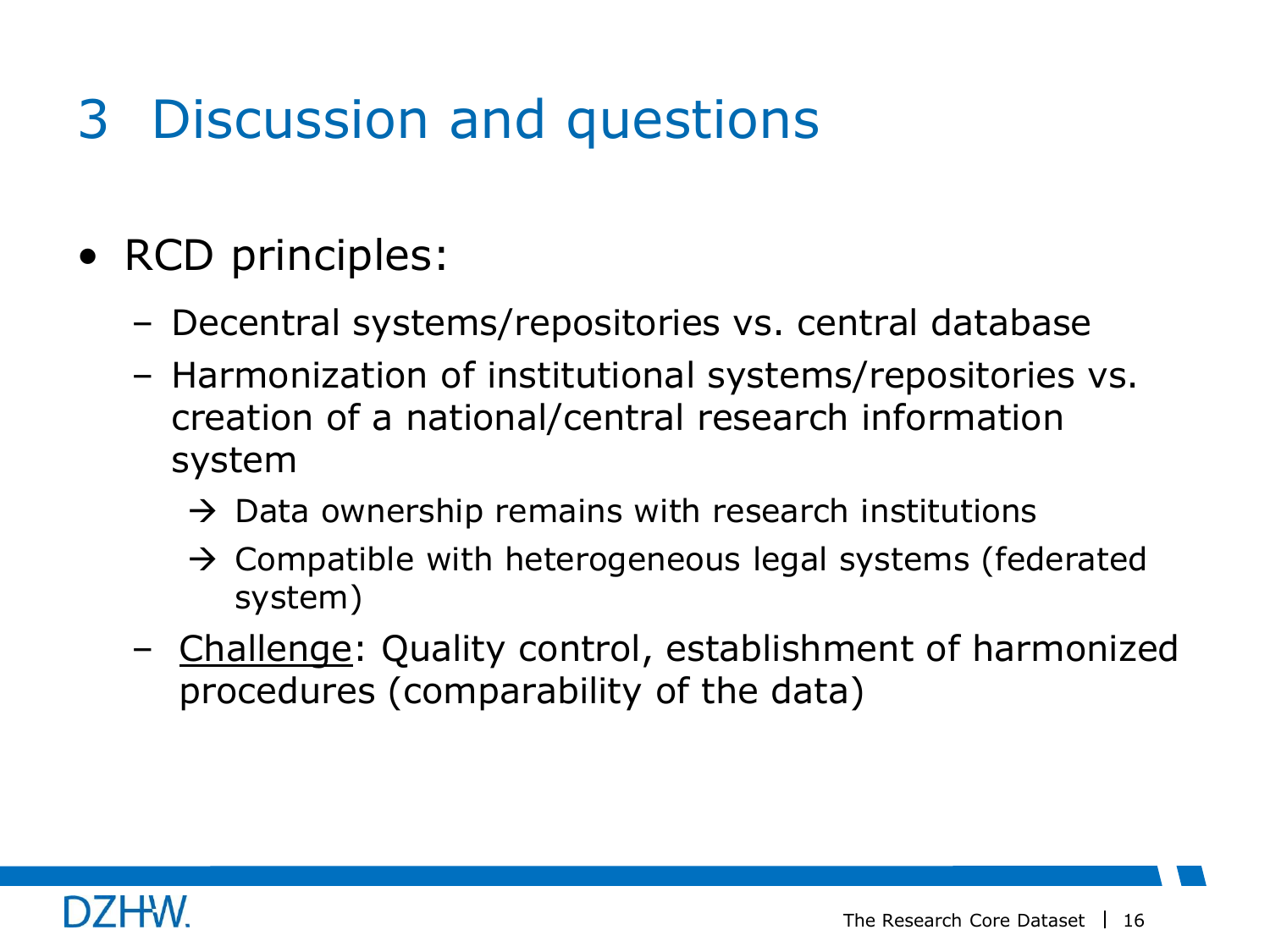- Challenge:
	- Find definitions and classifications that are useful (i.e. that reflect research (activities and outputs)) AND
	- standardize (many) existing information needs (over different types of institutions and disciplinary foci)
		- How to anticipate/identify information needs?
		- How to find a trade-off between conflicting needs/purposes?
		- How to reflect disciplinary characteristics?
		- Define priority of existing metadata standards (RDA, Dublin Core, CERIF…)

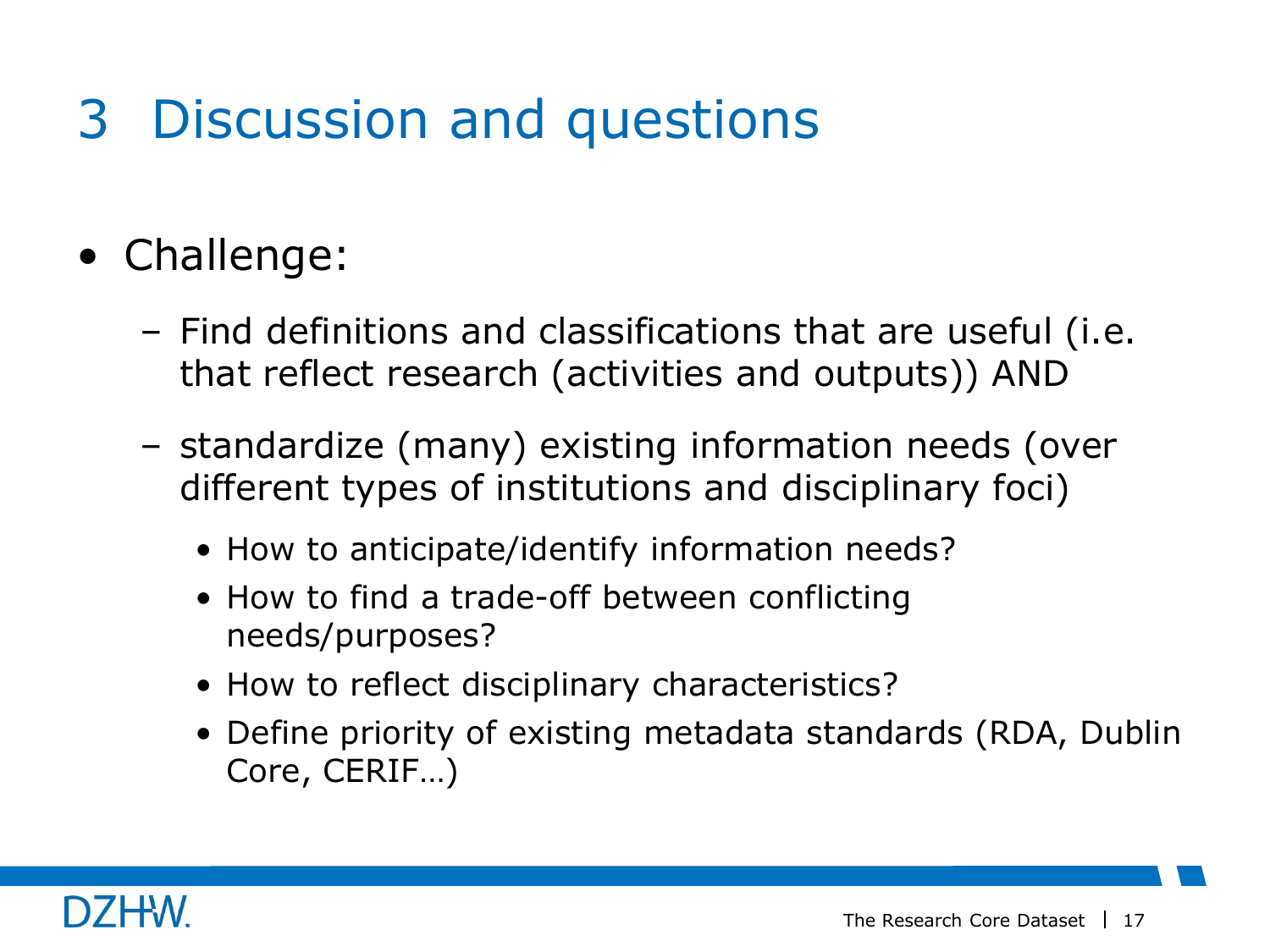- A carefully designed expert-guided development process, but do we need more?
	- involving as many stakeholders as possible
	- gradually increasing transparency of the development process (from closed expert groups to consultations of academic societies to public request for comments) *[process legitimacy]*
	- open documentation and visualization of the development process, the discussions and the pros and cons of single decisions and definitions *[output legitimacy]*

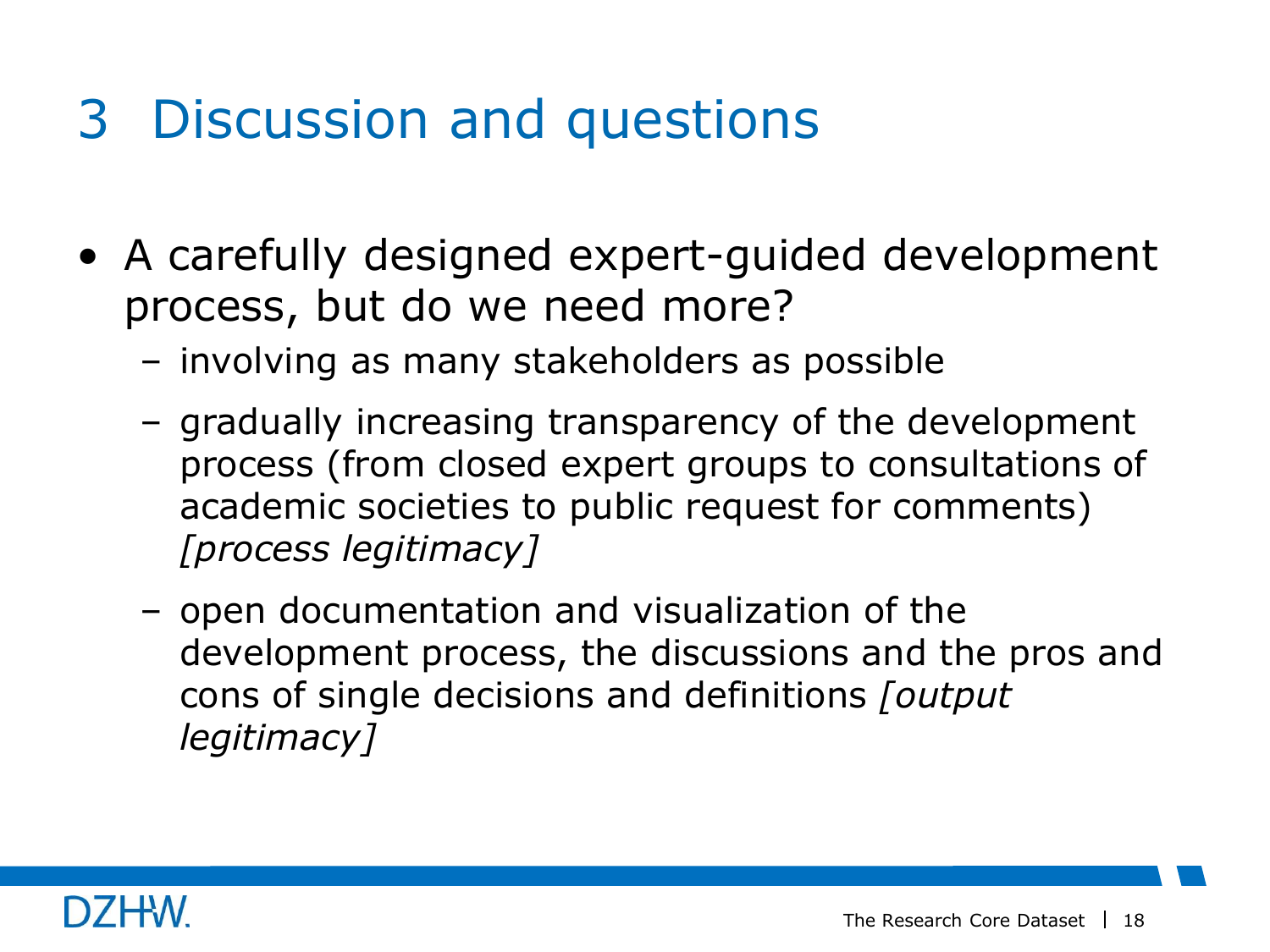- How to evaluate the quality of the standard (e.g. the typology of publications and other classifications)?
	- Systematic assessment of information requirements and reporting purposes
	- Assess whether the standard allows for the construction of useful indicators
- How to assess the quality of implementation and hence the quality/comparability of data?
	- Assessment of institutional technical and organizational solutions
	- Establish and diffuse good practices and recommendations regarding processes of quality control and validation as well as technical solutions